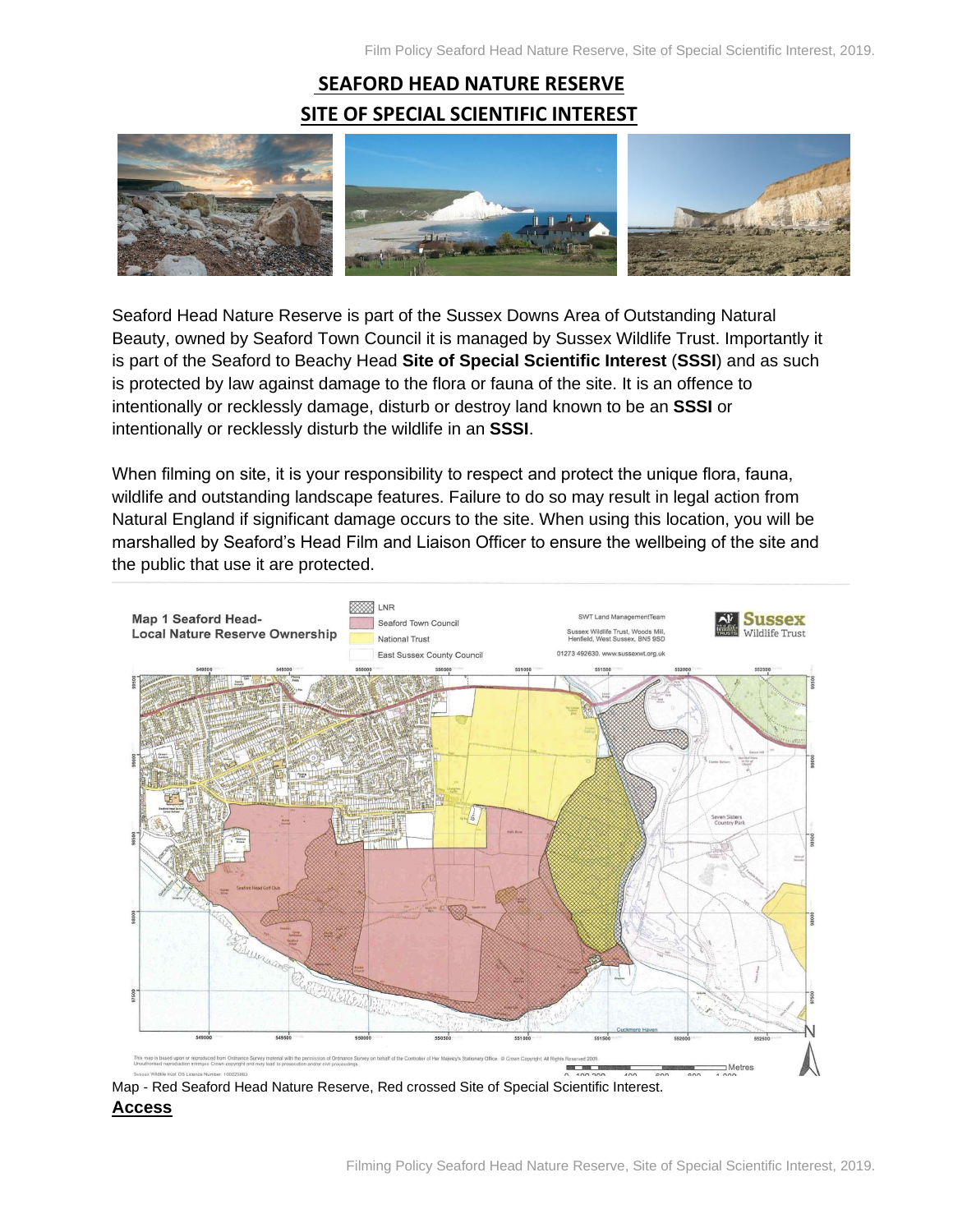Seaford Head Nature Reserve can be found to the east of Seaford, East Sussex. **BN25 4JB**

South Hill Barn car park is the access point. Drive to the end of Chyngton Way and take a right at the end of the road up the hill.

You will gain access to the site through a locked gate. There is a concrete ring and a central track that vehicles can use and a small amount of parking available on the beach.

- Do not drive on the grass.
- The number of vehicles on the reserve is limited and must be agreed prior to shooting.
- Limited parking by the beach (non **SSSI**) is available at an additional cost.
- The gate must never be left open or unlocked.
- **Sussex Wildlife Trust** (**SWT**) and **Seaford Town Council (STC)** must always have access .
- The main access track through the center of the concrete ring down to the beach must always be clear for emergency services, **SWT**, tractors and access to the Coast Guard Cottages.
- All vehicles must not exceed the speed limit of 10 miles per hour.

### **Safety & Public**

- Everyone must stay at least 10 meters away from the cliff edge.
- Productions must have public liability insurance.
- Productions must have signage stating that filming is underway.
- Public use of the site is very important. All interaction with the public must be pleasant and polite.
- You are not allowed to block public rights of way without prior permission.
- If locking off areas, crew numbers must be sufficient to marshal a temporary diversion.
- You must allow public to pass as soon as possible.

#### **Waste and Recycling**

- All waste must be taken off the site, there are no bins onsite.
- Any rubbish should be kept in secure your own secure bins.
- Recycling is compulsory to comply with **Seaford Town Council** regulations.
- All wastewater (sway) must be taken off the site.
- No non-organic compounds can be used on the site.
- No boiling or contaminated water can be poured onto verges or grass as this kills the vegetation.
- No cigarettes roll ups or other rubbish to be dropped on the reserve, or poked into bushes or ground. There must always be metal sand buckets provided for smokers.
- Any spills must be reported to the Film Officer immediately and dealt with quickly and responsibly.
- If using any harmful substances, there must be a spillage risk assessment and a spillage kit must be on site.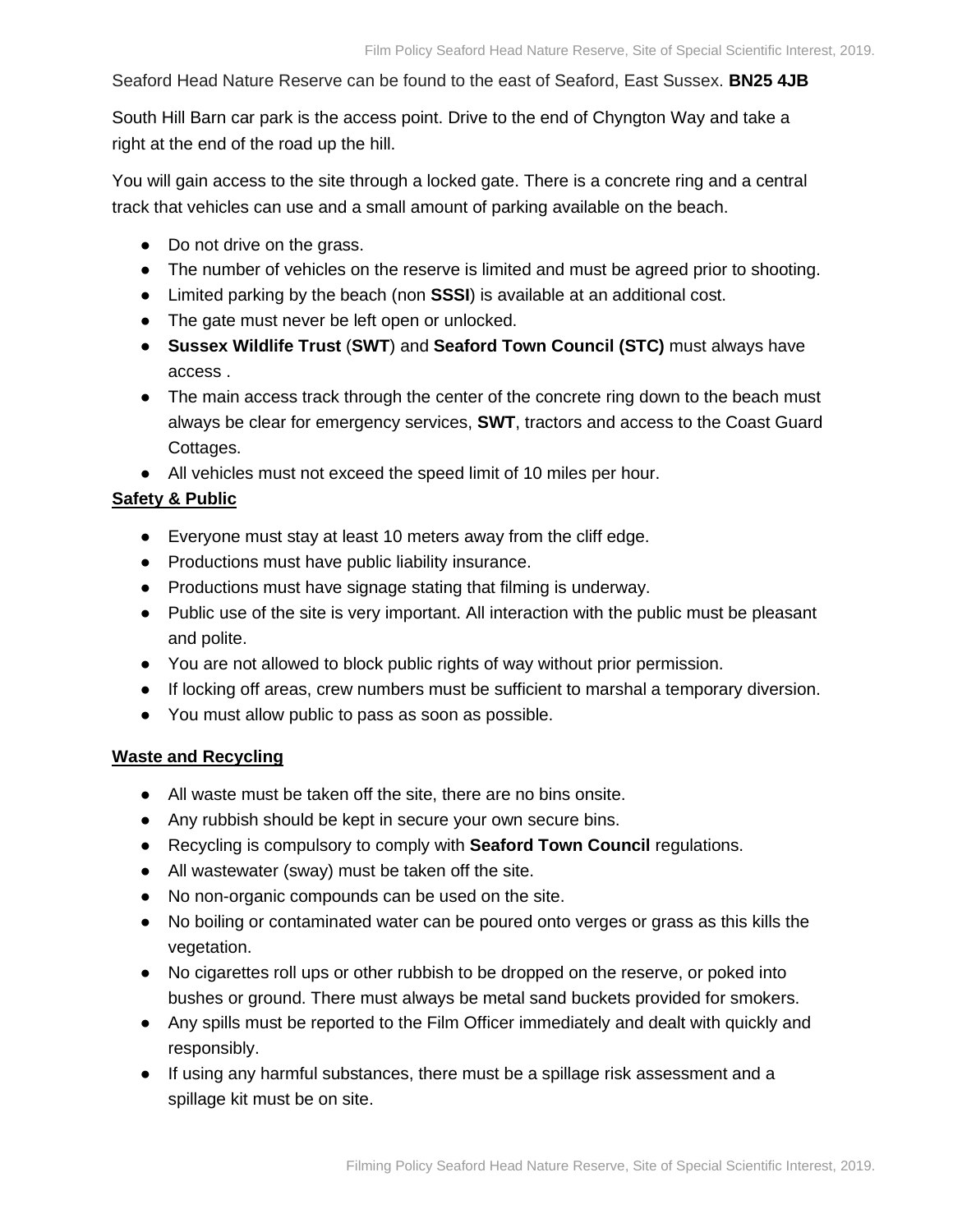- No hot water urns can be tipped onto grass on reserve. Burns caused by hot water spillage will be charged.
- No harmful substances are allowed on **SSSI.** See appendix**.**
- Toilets / wastewater / chemicals / fuel or oil / cleaning solutions must not be stored on the **SSSI.**

*Appendix*: **Harmful Substances**: Bleach, antibacterial spray, washing up liquid, oil, fuel and diesel.

# **Drone Policy**

- **Seaford Head Film Officer** must give prior consent and supervise any drone usage.
- Drones can only be flown by a licensed drone operator; documents must be present.
- Drones must stay 50 meters away from public or wildlife around the cliff edge vertically, horizontally inland, and out to sea. This complies with UK standard Drone licensing.
- There are regulations on drone usage during bird nesting periods. 1st March-31st July
- It is illegal to disturb a bird while it is nesting Wildlife & Countryside Act 1981.
- Drones that are flown close to bird nest can drive adult birds away. This can lead to neglect or abandonment of vulnerable eggs and chicks, reducing the breeding.
- Recreational use of drones is not permitted on Seaford Head Nature Reserve **SSSI**.

## **Large production**

- Application for consent from Natural England is needed for large productions.
- Natural England need at least 28 days' notice to give consent.
- Pre-consent visits giving advice may be available at a charge.
- Large unit bases will be situated in the field to the west of South Hill Barn, they cannot be situation on the **SSSI** without prior agreement from Natural England.
- The gate must always be overseen by a security guard. The gate can never left open or unguarded.
- **Sussex Wildlife Trust** (**SWT**) must always have access.
- Security quards must have a walkie talkie to communicate with the Location Manager and must vet all vehicles coming and going. All non-unit vehicles/ film crews or **SWT** must obtain clearance from the **Film Officer** before entry.
- The main access track through the center of the concrete ring down to the beach must always be clear for emergency services, **SWT**, tractors and access to the Coast guard Cottages.
- All vehicles must drive at the maximum of 10 miles per hour no one can exceed the speed limit. All drivers must be aware of this.
- No cars from the production can park in the public car park or on the **SSSI**.
- There is an overflow car park on the west side of South Hill Barn that can be used by prior arrangement.
- Vehicles parked there must leave the track clear and not obstruct the golf course.
- The overflow car park must stay locked or manned by security when in use.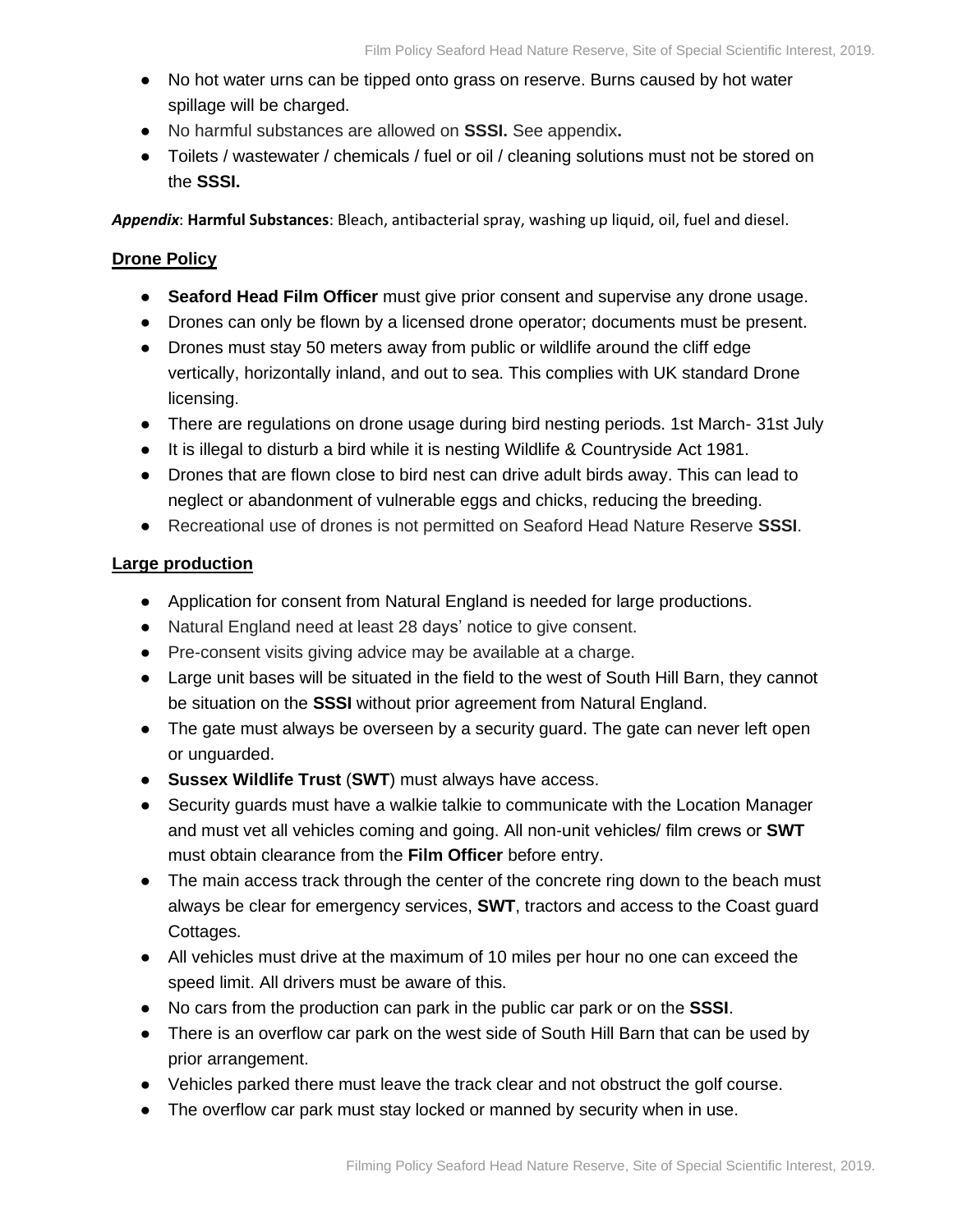- Limited parking on the beach is available at an additional cost.
- Any parking on the reserve for over three days must get prior consent from **Natural England** and may need to use grass protector (trackway).
- Gator Utility Vehicles can be used on selected paths to Hope Gap and Cuckmere Haven. Maps available.
- All vehicles and generators must use drip trays.
- Honey wagon toilets can be situated on selected areas. These must be organic and comply with current laws and regulations not on **SSSI**.
- A film ecologist must be employed where appropriate to ensure protection of the **Site of Special Scientific Interest**.

**Seaford Town Council** will inform **Sussex Wildlife Trust** of filming once it is confirmed and paid for.

#### **Terms and conditions**

If any of these terms are breached while you are on site, **Seaford Town Council** has the right to fine the production for damages as mitigation. If productions run over the times allocated, then there will be an additional cost. All payments must be made to **Seaford Town Council** before filming takes place or in respect of overtime, before you leave the sight. You will receive a filming permit which legally allows you to use your footage. You cannot reuse or sell footage for unstated usage without prior agreement with **Seaford Town Council**.

**Producer** : …………………………. **Date**: ………………………………...

**Signed**: ……………………………… **Print Name**: ………………………….

For enquiries please contact **Seaford Head Nature Reserve Film and Liaison Officer**, Eleanor Johnson-Bullock:

Email: [eleanorjohnsonbullock@gmail.com](mailto:eleanorjohnsonbullock@gmail.com) Phone: 07928876822

Filming policy produced for **Seaford Town Council** in association with **Natural England** and **Sussex Wildlife Trust** by Eleanor Johnson-Bullock. Latest update: 08/10/2019